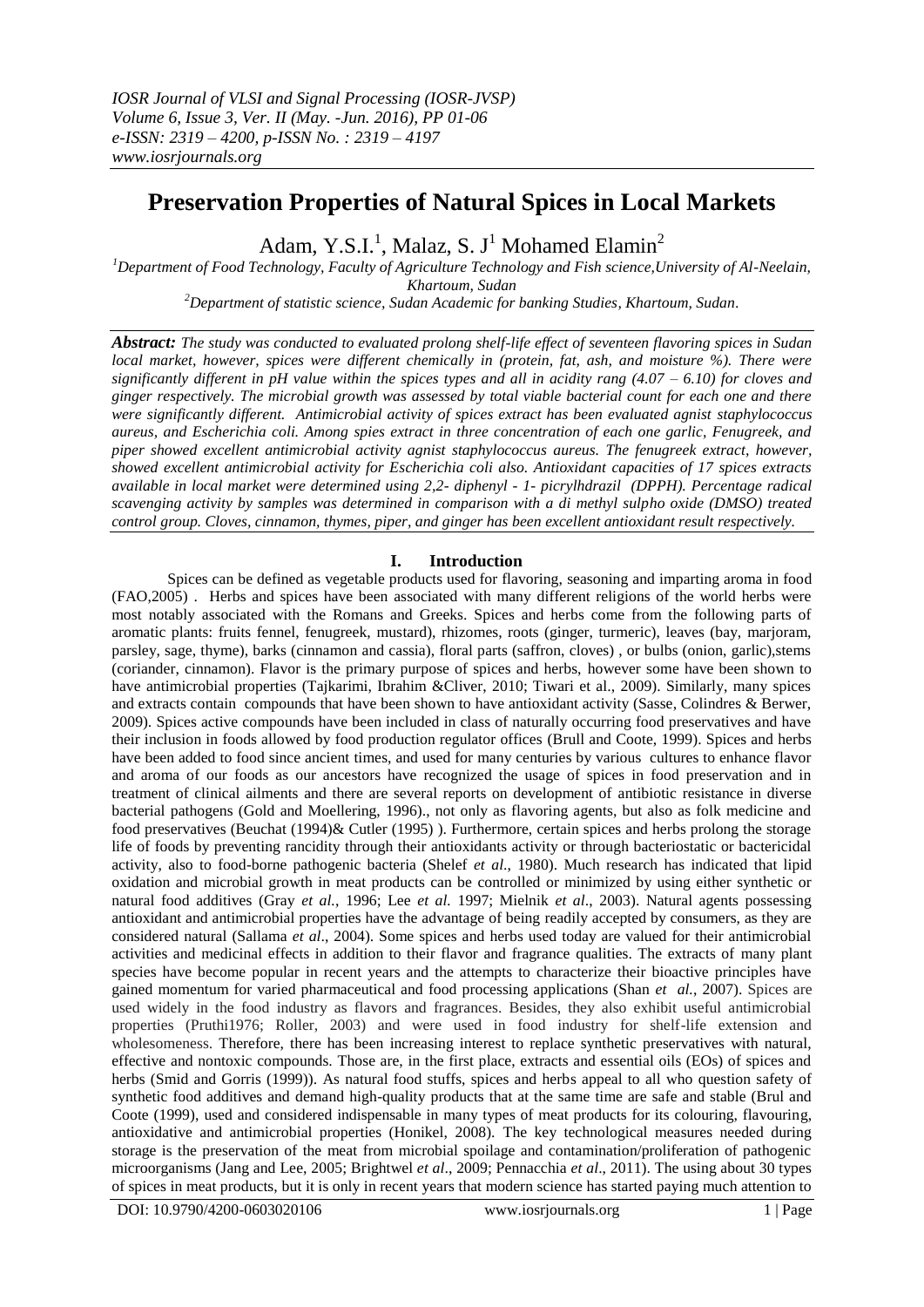the exploitation of desirable properties of spices. As technologies improved, processing and storage conditions reduced bacterial growth and meat processors were able to lessen the amount of salt added to products. This allowed greater diversity of flavors and subtle use of spices because salt did not overpower the other flavors (Aberle et al., 2001). The objective of this study to evaluate the antimicrobial activity and antioxidants content, beside chemical composition of spices in Sudan local market.

# **Preparation of samples:**

#### **II. Materials And Method**

Seventeen types of spices were purchased from Khartoum local market. The samples were minced to homogenous mass in a grinder, and then used for analyses immediately.

#### **Chemical composition**

The Chemical compositions of samples were measured according to standard methods of AOAC (1980). Crude protein was determined using a Foss Tecator Kjeltec 2300 Nitrogen/Protein Analyzer. Fat was determined by Soxhlet extraction of the dry sample, using petroleum ether. Ash content was determined by ashing samples in a muffle furnace at 500 °C for 24 h. The ultimate pH of Spices samples determined by sing pH meter. The pH meter was calibrated with buffers 4 and 7.

#### **Preparation Spice extracts**

Extraction was carried out according to method describe by (Sukhdev et. al. (2008). 50 g of each plant sample was grounded using mortar and Pestle and extracted by soaking in 80 % ethanol for about seventy two hours with daily filtration and evaporation. Solvent was evaporated under reduced pressure to dryness using rotary evaporator apparatus and the extracts were combined together. Extracts allowed to air till complete dryness and the yield percentages were calculated as followed:

Weight of extract / weight of sample  $\times$  100

#### **Measurements of antioxidant content:**

The free radical scavenging activity of the fractions was measured in vitro by 2,2-diphenyl-1 picrylhydrazyl (DPPH) was determined according to the method of (Shimada et. al. (1992). with some modification. The test samples were to react with (DPPH) for half an hour at 37 °C. The concentration of DPPH was kept as (300ᶣ M). The test samples were dissolved in di methyl sulphoxide (DMSO) while DPPH was prepared in ethanol. After incubation, decrease in absorbance was measured at 517nm using multiplate reader spectrophotometer. Percentage radical scavenging activity by samples was determined in comparison with a DMSO treated control group. All tests and analysis were run in triplicate.

#### **Antimicrobial activity of plant extract**

The extracts were reconstituted to concentration of 4%, 20%, and 30% in dimethyl sulphoxide (DMSO). Antimicrobial activity was assessed by the agar – well diffusion method (performance… 2006). The inoculums size of each tested bacterium was adjusted to a suspension of  $10<sup>6</sup>$  cells. The inoculums suspension was spread over a Mueller Hinton Agar (MHA) plat, to achieve confluent growth, and allowed to dry. 10 mm diameter wells were bored in the agar using a sterile cork borer and the agar dices were removed. A 100  $\Pi$ aliquot of the reconstituted extract was placed into a well with pipette and the plate was held for one hr at room temperature for diffusion of extract into the agar. Subsequently, the plate was incubated for 18 hr at 37 C $\degree$ . After incubation, the diameters of the zones of inhibition were measured to the nearest mm.

#### **Statistical analysis**

All determinations were carried out at least in triplicates. One way ANOVA was used to find statistical difference between the means of the values reported. The means were separated by using new Duncan multiple range technique with SPSS package (version 20).

### **III. Results And Discussion**

The Result of this study for chemical composition of 17 types of spices in Sudanese local markers in table (1) The moisture content  $\frac{6}{9}$  were significantly different (p $>0.05$ ) among spices samples. the sample of Nutmeg (9.37 %) had a higher value compared with the other samples and lower value for Thyme (2.50 %), the samples of Ginger, Garlic and Black pepper obtained (6.33 %, 5.50%, 6.47%) respectively agreement with Gloria A. Otunola.,*et al* **(**2010). Which ranged the moisture content of spices Ginger, Garlic, and Pepper Black (6.37%, 4.55%, 5.70%) respectively. The sample of Cloves (6.45%). were not similar with result of (C.U. Ogunka-Nnoka .,*et al 2008)* Cloves (12.1%). Referred the differences between the sources of spices. The Ash content (%) were significantly different ( $p>0.05$ ) among spices samples. the sample of Fennel (13.20%) had a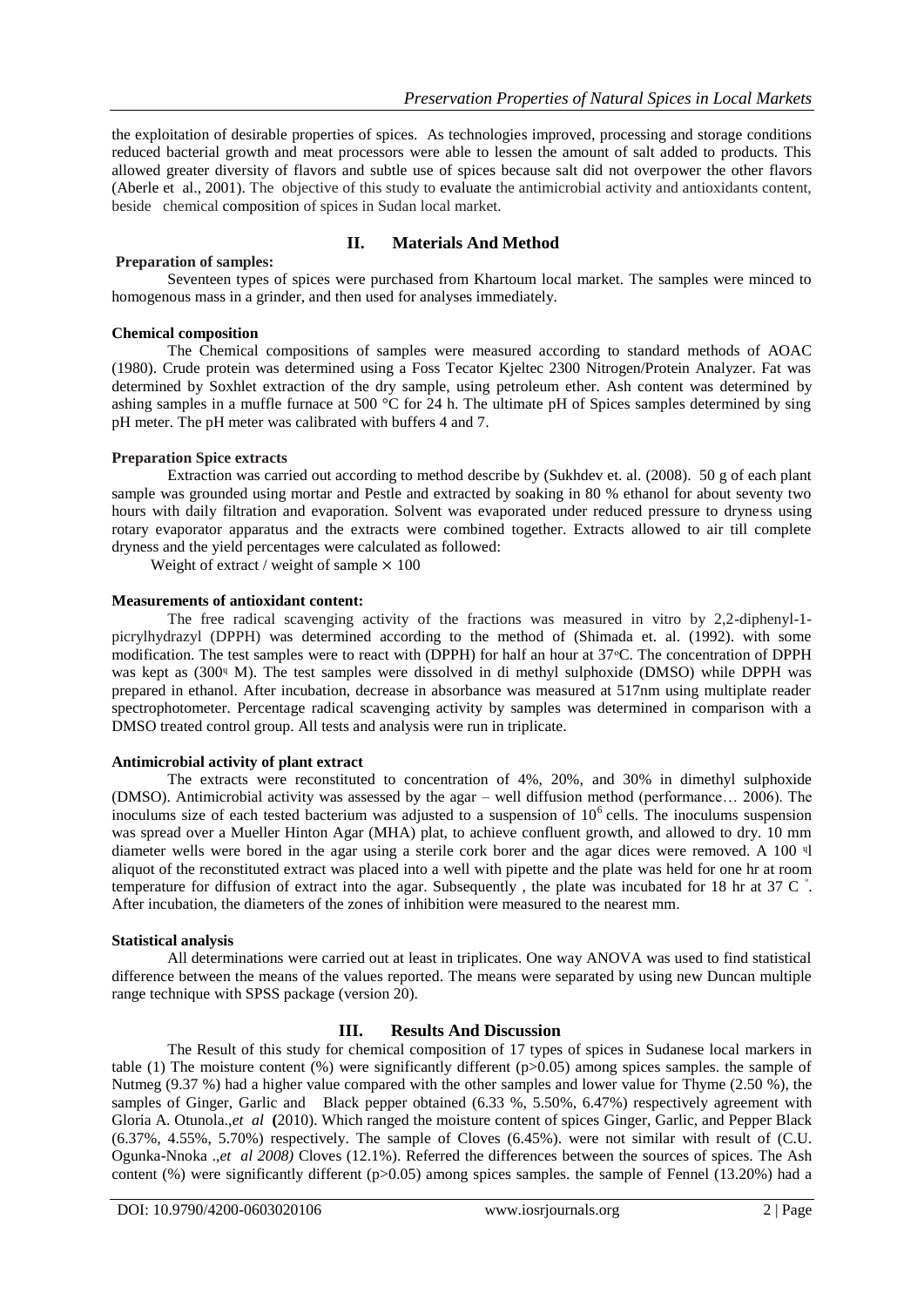higher value compared with the other samples and lower value for Nutmeg (2.20%). The samples of Ginger, Garlic and Pepper Black(6.30%, 4.08%, 4.35) respectively agreement (Gloria A. Otunola.,*et al*2010). The protein content (%) were significantly different ( $p>0.05$ ) among spices samples. the sample of Fenugreek (26.5%) had a higher value compared with the other samples and lower value for Cinnamon (1.75 %) The samples of Ginger, Garlic, onion and Pepper Black, and Fenugreek (8.58%, 7.35%, 10.45%, 12.50%, 28.45%) respectively, Nwinuk.,*et al* 2005 and Vani Pasricha.,*et al 2014* Which mentioned the protein content of spices Ginger and Garlic onion and Pepper Black (7%, 5.25%, 10.25%, 7.62%, 26%) respectively. The Fat content (%) were significantly different ( $p>0.05$ ) among spices samples. the sample of Sesames (56.47%) had a higher value compared with the other samples and lower value for Cinnamon (0.623%),and there were not similar with result of the samples for Ginger, Garlic, and Pepper Black (5.35%, 0.72%, 12.70%) (Gloria A. Otunola., *et al* 2010).the reason it might be of referred to the different between the spices sources.

| Samples        | moisture         | Ash                               | Fat               | Protein           |  |
|----------------|------------------|-----------------------------------|-------------------|-------------------|--|
| Ginger         | $6.33 \pm 1.375$ | $5.75 \pm 0.250$                  | $2.37 \pm 0.125$  | $7 \pm 1.750$     |  |
| Fenugreek      | $4.95 \pm 1.450$ | $4.00 \pm 0.000$                  | $3.70 + 0.300$    | $26 \pm 0.000$    |  |
| Fennel         | $4.50 \pm 0.000$ | $13.20 \pm 0.800$                 | $1.37 + 0.375$    | $18.2 \pm 0.250$  |  |
| Cardamom       | $6.35 \pm 0.350$ | $9.00 \pm 1.500$                  | $2.22 \pm 1.025$  | $±$ 1.750<br>7    |  |
| Mustard        | $4.00 \pm 0.500$ | $5.75 \pm 0.250$                  | $1.37 \pm .125$   | $1.75 \pm 0.00$   |  |
| Cloves         | $6.45 \pm 0.450$ | $7.0 \pm 0.000$                   | $1.62 \pm 0.125$  | $5.25 \pm 1.750$  |  |
| Cumin          | $4.85 \pm 1.350$ | $8.37 \pm 0.375$                  | $21.75 \pm 0.750$ | $26.5 \pm 1.500$  |  |
| <b>Sesames</b> | $2.87 \pm 0.875$ | $3.75 \pm 0.25$                   | $56.47 + 1.225$   | $22.62 \pm 0.125$ |  |
| Anise          | $5.45 \pm 0.450$ | $7.25+0.250$                      | $1.67 \pm 0.750$  | $16.6 \pm 2.625$  |  |
| Thyme          | $2.50\pm0.000$   | $14.50 \pm 0.500$                 | $2.87 \pm 0.375$  | $17.5 \pm 0.0$    |  |
| Garlic         | $5.50 \pm 0.500$ | $3.50 \pm 0.00$                   | $3.62 \pm 0.625$  | $5.25 \pm 0.0$    |  |
| Onion          | $8.50 \pm 2.000$ | $4.70 \pm 0.200$                  | $1.62 \pm 0.125$  | $10.25 \pm 0.2$   |  |
| Cinnamon       | $8.85 \pm 0.150$ | $3.37 \pm 0.125$                  | $.623 \pm 0.125$  | $1.75 \pm 0.00$   |  |
| Nutmeg         | $9.37 \pm 0.125$ | $2.20 \pm 0.000$                  | $5.00 \pm 0.500$  | $3.05 \pm 0.45$   |  |
| piper cubeba   | $5.60 \pm 1.1$   | $4.82 \pm 0.325$                  | $0.75 \pm 0.00$   | $7.87 \pm 0.87$   |  |
| Pepper Black   | $6.47 \pm 1.475$ | $4.22 \pm 0.225$                  | $1.37 \pm 0.375$  | $7.62 \pm 0.62$   |  |
| Coriandor      | $6.47 \pm 0.975$ | $8.27 \pm 0.125$                  | $2.12 \pm 0.625$  | $4.37 \pm 0.87$   |  |
| Sig            | $\ast$           | $\frac{d\mathbf{x}}{d\mathbf{x}}$ | 家                 | 家                 |  |

**Table(1)** Chemical compositions of Spices.

Values were mean  $\pm$  SD of 3 replicates. Test values along the same row carrying different superscripts for each parameter are significantly different ( $p < 0.05$ ).

The Antioxidant activity (%) were significantly different (p>0.05) among spices samples. The sample of Cloves (92%) had a higher value compared with the other samples and lower value for Cumin (0.3%). The samples Thyme (29.5%) (Aneta Wojdyło.,*et al 2007)* , cardamom (24.2%) ginger (23.5%), fennel (30.3%) and cumin (37.4%) (Iris hinneburg., *et al 2006)* this values were not agreement with the samples cardamom (22 % ), ginger (77%), fennel (44%) and cumin (0.3%). It might be to the different of solvent extract. The pH values were significantly different (p $>0.05$ ) among spices samples. The sample of ginger (6.1%) had a higher one compared with the other spices and lower value for Cloves (4.07%). Samson.K.Baby and Girish,T.Eon 2006 Which ranged the pH value of spices Clove, Fennel, Black pepper, Garlic, ginger, Corainder, Cumin, Cinnamon, Nutmeg (4.07 %, 5.47%, 6.04%, 5.98%,6.1 % 5.71%, 5.98%, 4.81%, 5.79%) respectively. The extraction Yield (%) were different among spices samples. Onion extract yield (59.24%) had a higher content compared with the other spices and lower value for Cumin (3.43%). The extract yield of cardamom, ginger, Fennel and Cumin (88%, 30.2%, 21.6%, and 24.2%) respectively mentioned by Iris Hinneburg ., *et al 2006).* This values were not agreement with the this study which obtained for cardamom, ginger, Fennel and Cumin (7.44%, 8.24%, 15.23%, and 3.43%) respectively. Different it may be for the different solvent extract.

| samples        | w.extarct        | Yield%             | pΗ              | % $RSA \pm SD$ (DPPH) |
|----------------|------------------|--------------------|-----------------|-----------------------|
| Ginger         | $4.11 \pm .082$  | $8.24 + 0.00$      | $6.1 \pm 0.11$  | $77+0.01$             |
| fenugreek      | $4.53 \pm .09$   | $9.07 + 0.01$      | $5.86 \pm 0.02$ | $14\pm0.03$           |
| Fennel         | $7.61 \pm .152$  | $15.23 \pm 0.0005$ | $5.47 \pm 0.00$ | $44{\pm}0.02$         |
| cardamom       | $3.72 \pm 0.074$ | $7.44 \pm 0.0005$  | $5.29 \pm 0.01$ | $22 \pm 0.09$         |
| Mustard        | $3.75 + 0.075$   | $7.51 + 0.000$     | $5.87 \pm 0.02$ | $46+0.03$             |
| Cloves         | $10.88 + 21$     | $21.76 \pm 0.0005$ | $4.07 \pm 0.04$ | $92+0.01$             |
| Cumin          | $1.71 \pm .034$  | $3.43 \pm 0.0005$  | $5.98 \pm 0.06$ | $0.3 \pm 0.03$        |
| <b>Sesames</b> | $2.10 + 0.042$   | $4.21 + 0.00$      | $6.07+0.04$     | $8+0.03$              |
| Anise          | $5.34 \pm 0.106$ | $10.67 \pm 0.000$  | $5.58 \pm 0.02$ | $36 \pm 0.05$         |
| Thyme          | $19.31 \pm .386$ | $38.62 + 0.005$    | $5.21 \pm 0.03$ | $87 \pm 0.01$         |
| Garlic         | $6.26 + 125$     | $12.52 + 000$      | $5.98 \pm 0.00$ | $2 + 0.02$            |
| Onion          | $29.62 \pm .59$  | $59.24 + 001$      | $5.06 \pm 0.03$ | $21 \pm 0.07$         |

**Table (2)** Antioxidant capacity, pH value, Yield%, and Extract Wight of 50gm of spices.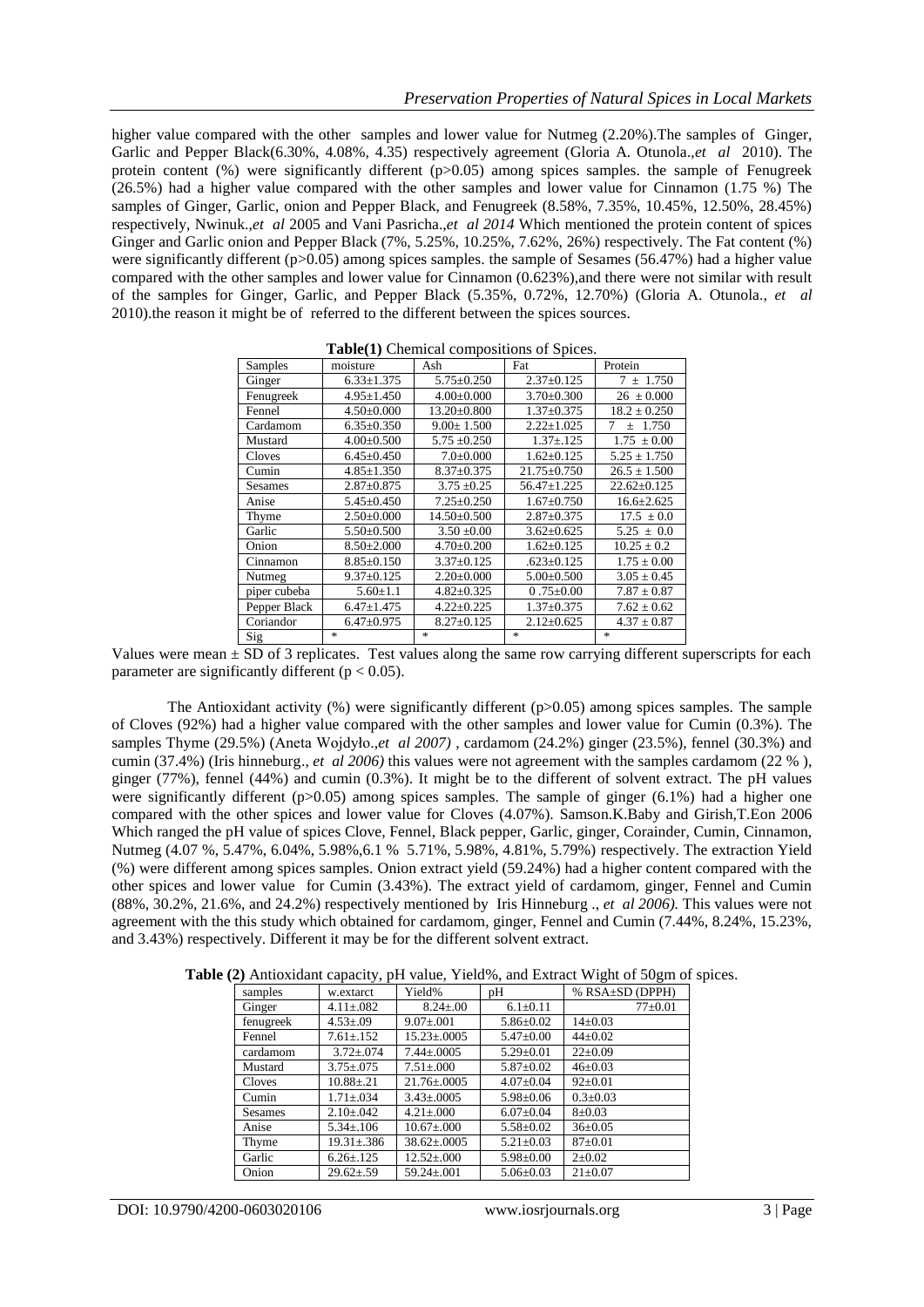| Cinnamon     | $4.26 + 127$   | $8.57 + 0.000$   | $4.81 + 0.08$ | $88+0.04$   |
|--------------|----------------|------------------|---------------|-------------|
| Nutmeg       | $8.11 + 162$   | $16.23 + 0.005$  | $5.79 + 0.09$ | $55+0.01$   |
| piper cubeba | $3.77 + 0.075$ | $7.57 \pm 0.000$ | $4.94+0.03$   | $86+0.03$   |
| Pepper Black | $3.74 + 0.075$ | $7.49 + 0.010$   | $6.04 + 0.02$ | $41 + 0.06$ |
| Coriander    | $2.97 + 0.059$ | $5.95 + 001$     | $5.71 + 0.03$ | $30+0.02$   |
| Sig          | $\ast$         | 冰                | 宋             |             |

The means ±SD values for Antioxidant capacity , The pH , The Yield and the Wight of spice Extract from 50g of Spices.

**Fig (**1**)** Antioxidant activities of different Spices.



The results of the antimicrobial activity of samples the microorganism were record in Table (3) the samples at all concentrations, that is,  $(4\%, 20\%, 30\%)$  were significantly different (p $>0.05$ ) among spices samples. The samples of Fenugreek, Garlic and Cumin had a highest percentage of antimicrobial, wereas Cloves, Fennel and Cinnamon had lower percentage of antibacterial. The samples of garlic (9%, 12%, 14%) respectively Zone of inhibition in S.aurues (M. Melvin Joe ., *et al* 2009) were similar with result of garlic (7.5% 11% 12%) respectively Zone of inhibition in S.aurues. And The samples of Pepper Black (20%) Zone of inhibition in E.coli (H.G.Shete and M.P.Chitanand 2014) were similar with result of Pepper Black (11%)

**Table (3)** sensitivity test of *S. aureus* and *E. coli* in three concentration and Total Viable count of Spices.

|                |                | <b>Zone of inhibition in mm</b> in $E$ , coli |                 |                |                     |                | <b>Zone of inhibition in mm in S. aureus</b> |
|----------------|----------------|-----------------------------------------------|-----------------|----------------|---------------------|----------------|----------------------------------------------|
| <b>Samples</b> | Con<br>(4%)    | Con<br>(20%)                                  | Con<br>$(30\%)$ | Con(4%)        | Con<br>(20%)        | Con<br>(30%)   | Total count                                  |
|                |                |                                               |                 |                |                     |                |                                              |
| Ginger         | $0 \pm 0.62$   | 0 <sub>±</sub> 0.62                           | $0 \pm 0.62$    | $0 \pm 0.62$   | 0 <sub>±</sub> 0.62 | $5 \pm 0.62$   | $15.33 \pm 3.51$                             |
| Fenugreek      | $3.5 \pm 0.62$ | $9 \pm 0.62$                                  | $12.5 \pm 0.62$ | $4\pm 0.62$    | $4.5 \pm 0.62$      | $7.5 \pm 0.62$ | $.33 \pm 0.57$                               |
| Fennel         | $0 \pm 0.62$   | $0 \pm 0.62$                                  | $2.5 \pm 0.62$  | $0 \pm 0.62$   | $0\pm 0.62$         | $0 \pm 0.62$   | $16.33 \pm 0.57$                             |
| Cardamom       | $0\pm 0.62$    | $0 \pm 0.62$                                  | $0 \pm 0.62$    | $0 \pm 0.62$   | $0\pm 0.62$         | $0 \pm 0.62$   | $13.33 \pm 1.52$                             |
| Mustard        | $0\pm 0.62$    | $0 \pm 0.62$                                  | 10.5 $\pm$ 0.6  | $0 \pm 0.62$   | $0\pm 0.62$         | $5.5 \pm 0.62$ | $12.33 \pm 0.57$                             |
| Cloves         | $0\pm 0.62$    | $4.5 \pm 0.62$                                | $9 \pm 0.62$    | $0 \pm 0.62$   | $2.5 \pm 0.62$      | $5.5 \pm 0.62$ | $.33 \pm 0.57$                               |
| Cumin          | $0\pm 0.62$    | 0 <sub>±</sub> 0.62                           | $13 \pm 0.62$   | $0 \pm 0.62$   | $0\pm 0.62$         | $4.5 \pm 0.62$ | $12.33 \pm 2.51$                             |
| <b>Sesames</b> | $0\pm 0.62$    | $0 \pm 0.62$                                  | $0 \pm 0.62$    | $0 \pm 0.62$   | $0 \pm 0.62$        | $0 \pm 0.62$   | $2.33 \pm 0.57$                              |
| Anise          | $0\pm 0.62$    | $0 \pm 0.62$                                  | $0 \pm 0.62$    | $0 \pm 0.62$   | $0 \pm 0.62$        | $0 \pm 0.62$   | $17.00 \pm 5.00$                             |
| Thyme          | $0\pm 0.62$    | $0 \pm 0.62$                                  | $3 \pm 0.62$    | $0 \pm 0.62$   | $0\pm 0.62$         | $9 \pm 0.62$   | $19.33 \pm 0.57$                             |
| Garlic         | $0\pm 0.62$    | $0 \pm 0.62$                                  | $0 \pm 0.62$    | $7.5 \pm 0.62$ | $11\pm0.62$         | $12 \pm 0.62$  | $1.00 \pm 1.00$                              |
| Onion          | $0\pm 0.62$    | $0 \pm 0.62$                                  | $0 \pm 0.62$    | $0 \pm 0.62$   | $0\pm 0.62$         | $0 \pm 0.62$   | $9.00 \pm 0.00$                              |
| Cinnamon       | $0 \pm 0.62$   | $2.5 \pm 0.62$                                | $7.5 \pm 0.62$  | $0 \pm 0.62$   | $0 \pm 0.62$        | $0 \pm 0.62$   | $12.33 \pm 0.57$                             |
| Nutmeg         | $0\pm 0.62$    | $0 \pm 0.62$                                  | $0 \pm 0.62$    | $0 \pm 0.62$   | $0\pm 0.62$         | $0 \pm 0.62$   | $37.33 \pm 2.51$                             |
| piper cubeba   | $0\pm 0.62$    | $0 \pm 0.62$                                  | $0 \pm 0.62$    | $3 \pm 0.62$   | $5 \pm 0.62$        | $6 \pm 0.62$   | $26.33 \pm 0.57$                             |
| Pepper Black   | $8 + 0.62$     | $11\pm0.62$                                   | $11\pm0.62$     | $0 \pm 0.62$   | $0\pm 0.62$         | $0 \pm 0.62$   | $21.00 \pm 3.00$                             |
| Coriandor      | $0 \pm 0.62$   | $0 \pm 0.62$                                  | $0 \pm 0.62$    | $0 \pm 0.62$   | $0 \pm 0.62$        | $0 \pm 0.62$   | $7.00 \pm 1.00$                              |

The means ±SE values for of 3 replicates. Test values along the same row carrying different superscripts for each parameter are significantly different ( $p < 0.05$ ).

**IV. Conclusion**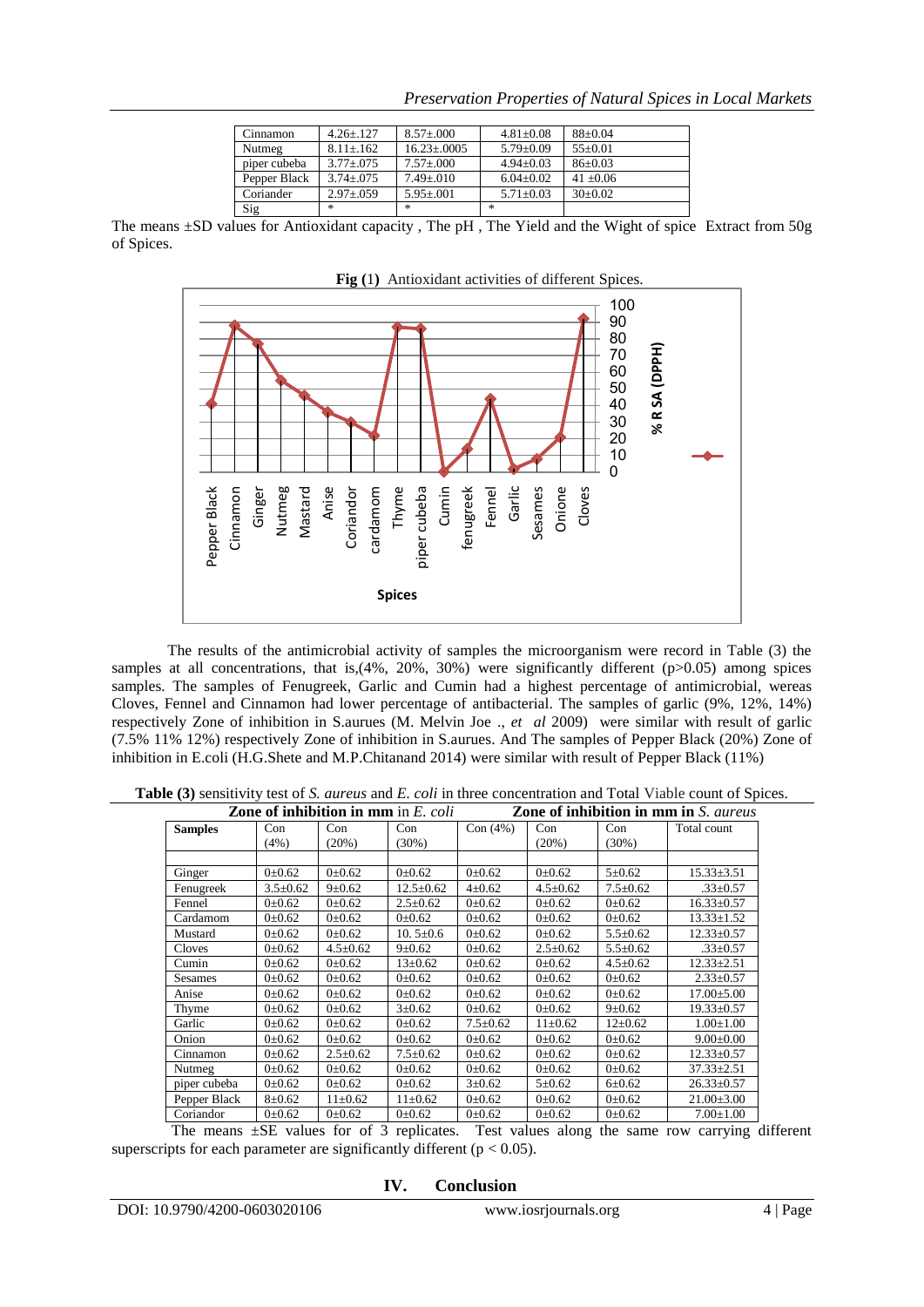Spices had excellent preservative proprieties especial cloves, Fenugreek, Garlic, and Ginger in food processing without side effect, but must be treated carefully for the flavor and food taste. Some mixing of selected spices should be replacement the chemical preservation in food industry. However, spices had good power to enhanced or prolong the food shelf-life which had a higher antibacterial and antioxidant contents.

#### **Acknowledgment**

I am grateful to Miss. Roaa, Mr Mamoon in Al-Neelain University Faculty of Agriculture Technology and Fish Science Department of Food Technology and Mr. Mohammed Ibrahim and Mr. Mohammed Elamin for assistance during the experiments, thanks extended to laboratory staff of food technology.

#### **References**

- [1]. Aberle, E.D., Forrest, J.C., Gerrard, D.E., Mills, E.W., Hedrick, H.B., Judge, M.D. & Merkel, R.A.(2001). Principles of Meat Science. Kendall Hunt Dubuque, lowa, pp.354.
- [2]. Aneta Wojdyło a,\*, Jan Oszmian´skia,Renata Czemerys.(2007). Antioxidant activity and phenolic compounds in 32 selected herbs. Food Chemistry 105(2007) 940–949
- [3]. AOAC(1980). Official methods of analysis of the Association of Official Analytical Chemists (ed. W. Harwitz), 13th edition. Washington, D.C.
- [4]. Beuchat, L.R.: Antimicrobial properties of spices and their essential oils, in Natural Antimicrobial Systems and Food Preservation. Eds. Y. M. Dillon and R. G. Board, CAB International, Oxon, (1994) pp. 167–179.
- [5]. Brightwell, G., Clemens, R., Adam, K., Urlich, S., and Boerema, J. 2009. Comparison of culture-dependent and independent techniques for characterization of the microflora of peroxyacetic acid treated, vacuum-packaged beef. Food Microbiology, 26, 283- 288.
- [6]. Brul,S.and P. Coote: Preservative agents in foods: Mode of action and microbial resistance mechanisms. Int. J. Food Microbiol. 50 (1999), 1-17.
- [7]. Brul,S . and coote, P action (1999), preservation agents in food: mode of action and microbial resistance mechanisms international journal of food microbiology, 50,1-17.
- [8]. C.U. Ogunka-Nnoka1 and H.D. Mepba .(2008). Proximate Composition and Antinutrient Contents of Some Common Spices in Nigeria. Food Science Journal, 2008, 2, 62-67.
- [9]. Cutler,H.G.:Natural product flavor compounds as potential antimicrobials ,insecticides, and medicinals. Agro-Food Ind. Hi-Tech 6, (1995) 19–23.
- [10]. FAO.(2005).Herbs, Spices and essential oil:post-harvestb operationin devrloping countries, by M.Douglas,J.Heyes &B. Smallfield, Rome.
- [11]. Gloria A. Otunola1\*, Oyelola B. Oloyede2 Adenike T. Oladiji2 and Anthony J. Afolayan (2010) Comparative analysis of the chemical composition ofthree spices – Allium sativum L. Zingiber officinaleRosc. and Capsicum frutescens L. commonly consumed inNigeria African. Journal of Biotechnology Vol. 9(41), pp. 6927-6931.
- [12]. Gold SG, Moellering RC (1996). Antimicrobial drug resistance. N. Engl. [13]. Gray, J.J., Gomaa, E.A., and Bucklev. D.J. 1996. Oxidative quality and sl
- [13]. Gray, J.J., Gomaa, E.A., and Buckley, D.J. 1996. Oxidative quality and shelf life of meats. Meat Science, 43 (Suppl.), S111–S123.
- [14]. H.G.Shete and M.P.Chitanand.(2014). Antimicrobial activity of some commonly used Indian Spices. International Journal of current microbiology and applied sciences. ISSN: 2319-7706 Volume 3 Number 8 (2014) pp. 765-770.
- [15]. Honikel, K.O. (2008). The use and control of nitrate and nitrite for the processing of meat product. Meat Science, 78,68-76.
- [16]. Iris Hinneburg , H.J. Damien Dorman, Raimo Hiltunen.(2006). Antioxidant activities of extracts from selected culinary herbs and spices. Food Chemistry 97 (2006) 122–129.
- 
- [17]. Jang, J., and Lee, D.S. 2005. Development of a sous-vide packaging process for Korean seasoned beef. Food Control, 16, 285-291. Lee, T.G., Williams, S.K., Sloan, D., and Littell, R. 1997. Development and evaluation of a chicken breakfast sausage manufactured with mechanically deboned chicken meat. Poultry Science, 76, 415–421.
- [19]. M.Melvin Joe, J. Jayachitra and M. Vijayapriya.(2009)Antimicrobial activity of some common spices against certain human pathogens. Journal of Medicinal Plants Research Vol. 3(11), pp. 1134-1136.
- [20]. Mielnik, M.B., Aaby, K., and Skrede, G. 2003. Commercial antioxidants control lipid oxidation in mechanically deboned turkey meat. Meat Science, 65, 1147–1155.
- [21]. NWINUKA, N M; IBEH, G O; EKEKE, G. I.(2005). Proximate Composition And Levels Of Some Toxicants In Four Commonly Consumed Spices. JASEM ISSN J. Appl. Sci. Environ. Mgt. 2005 Vol. 9 (1) 150 – 155.
- [22]. Pennacchia, C., Ercolini, D., and Villani, F. 2011. Spoilage-related microbiota associated with chilled beef stored in air or vacuum packFood microbiology, 28, 84-93.
- [23]. Performance standards for antimicrobial disk susceptibility tests. Approved standards. 2006. Clinical and Laboratory Standards Institute document 2006a M2-9. Clinical and Laboratory Inst. 940, West Valley Road, Suite 1400, Wayne, Pa., 19087-1898 USA.
- [24]. Pruthi J.S. 1976. Spices and Condiments. National Book Trust, New Delhi.
- [25]. Roller S. 2003. Natural Antimicrobials for the Minimal Processing of Foods. 1st ed. Woodhead Publishing Limited and CRC Press LLC, New York. 306 p.
- [26]. Sallama, Kh.I., Ishioroshib, M., and Samejima K. 2004. Antioxidant and antimicrobial effects of garlic in chicken sausage. Lebensm.-Wiss. u.-Technology, 37, 849–855.
- [27]. Samson.K.Baby and Girish, T.EON.(2006).THE ELECTRICAL AND MAGNETIC PROPERTIES OF SOME INDIAN SPICES. Journal of Pharmacognosy and Phytochemistry.
- [28]. Sasse ,A., Colindres , P.& Brewer, M. S. (2009 ). Effect of natural and synthetic antioxidants on the oxidative stability of cooked , feozen prok patties. Journal of food Science, 74, S30-S35.
- [29]. Shan, B., Cai, Y-Z., Brooks, J.D., and Corke, H. 2007. The in vitro antibacterial activity of dietary spice and medicinal herb extracts. International Journal of Food Microbiology 117, 112 – 119.
- [30]. Shelef, L., Naglik, O., and Bogen, D., (1980),"Sensitivity of some common food-borne bacteria to the spices sage, rosemary, and allspice", J. Food Sci., 45: 1042- 1044.
- [31]. Shimada K,Fujikawa K,Yahara K, Nakamure T . Antioxidative properties of xanthan on the antioxidation of soybean oil in cyclodextrin emulsion. J Agric food Chem 1992;40:945\_8.